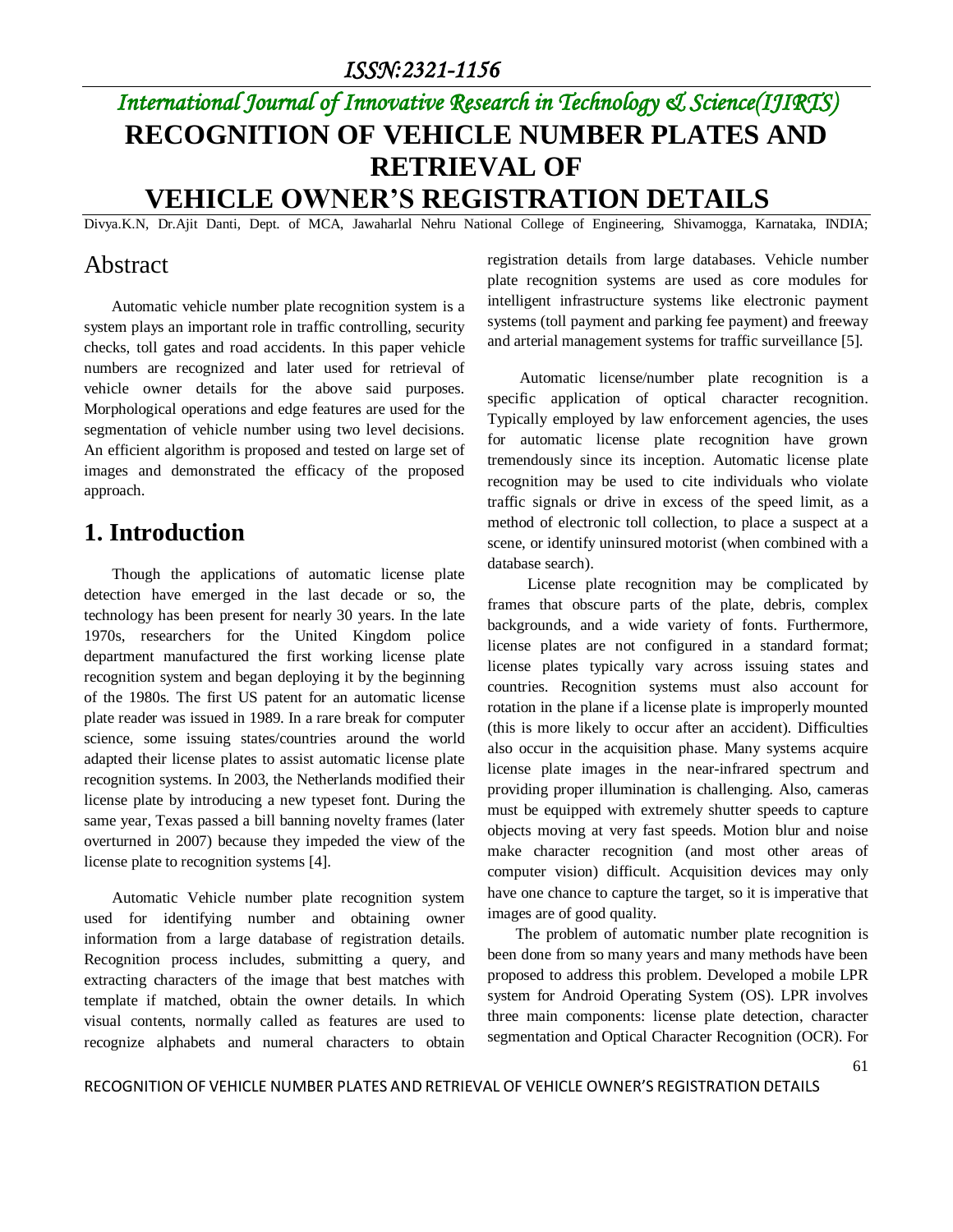## *International Journal of Innovative Research in Technology & Science*

License Plate Detection and character segmentation, we used JavaCV and OpenCV libraries. And for OCR, we used tesseract-ocr [1].Automatic Number Plate Recognition System (ANPR) using Morphological operations, Histogram manipulation and Edge detection Techniques for plate localization and characters segmentation. Artificial Neural Networks are used for character classification and recognition [2]. Neural Network techniques are used for character recognition, one is Back Propagation Neural Network and other one is Learning Vector Quantization Neural Network [3]. Here they have used the technique of binarizing image and edge detection of a license plate image. Line detection is done by using Hough transformation. In next step detected the position of arbitrary shape. Points and regions of different intensity are found using blob analysis, regions are labeled and morphological operations like dilation, erosion are applied on the images. Characters are segmented and based on template matching characters are recognized [4]. Issues such as processing time, computational power, and recognition rate are also addressed in [5]. For character identification preclassification with Euler number, Parallel classification with skeleton features classifier, template matching classifier and neural network classifiers are used [6]. Adaptive thresholding is used because it produced solid characters instead of the contours with edge detection [7]. OCR is used to recognize an optically processed printed character number plate which is based on template matching [8]. Objective is to design an efficient automatic authorized vehicle identification system by using the vehicle number plate. The system is implemented on the entrance for security control of a highly restricted area like military zones or area around top government offices e.g. Parliament, Supreme Court etc [9].Mathematical principles and algorithms, which ensure a process of number plate detection, processes of proper characters segmentation, normalization and recognition. Work comparatively deals with methods achieving invariance of systems towards image skew, translations and various light conditions during the capture [10]. A work on recognizing license plate using segmentation presents a new approach for identifying using localization technique. Algorithm is based on combination of morphological operations based on area. Region properties are used for segmentation of characters. Characters are identified by the technique of template matching [11].

The proposed work is to develop a system to recognize the vehicle number plate and retrieve the owner information

from the database. It is based on inputting a vehicle number plate image to the system, which recognizes the characters of vehicle number plate and using that characters the details of particular license plate image are fetched from the database as described in the next section.

### **2. Proposed Methodology**

In this section, the proposed methodology is described as per the block diagram shown in Fig 1.



 **Fig.1.**Block diagram of proposed method

### 2.1 Preprocessing

 In preprocessing, vehicle number plate images are captured using high resolution camera in RGB. Images and are then converted into gray scale images. Filtering is applied to remove noise and also to improve the contrast and sharpness of the image. Images are cropped only the character part of the number plate automatically as shown in fig.2 and fig.3.

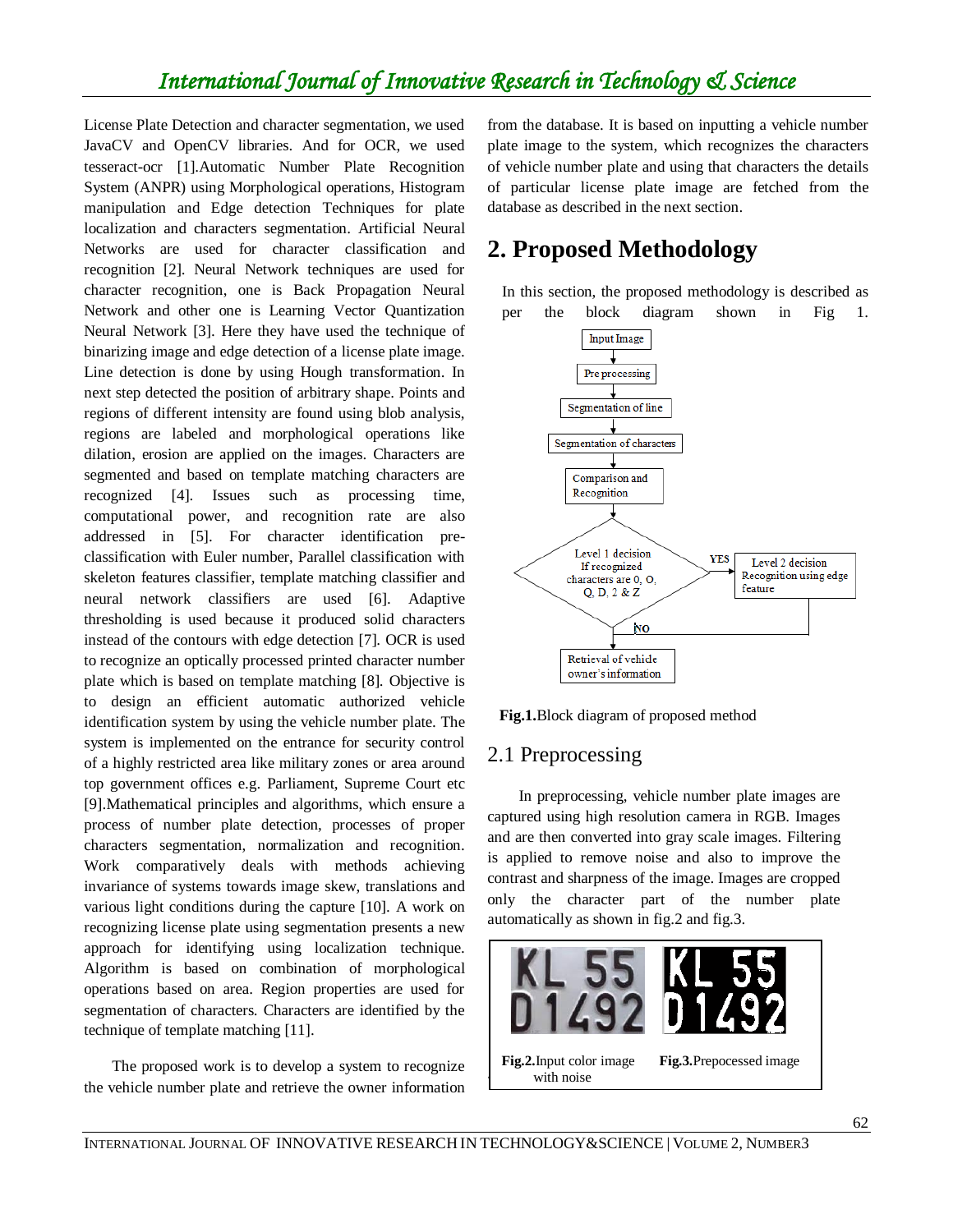## *ISSN:2321-1156*

## *International Journal of Innovative Research in Technology & Science(IJIRTS)*

 If the image contains numbers in two lines, then segmentation is applied to separate the lines as shown in fig.4. Each line is used for the recognition of numbers.



 Further, Segmented lines are subjected to recognition phase. Here different regions of the line are identified using blob analysis and are labeled as shown in fig.5.



#### **2.3 Comparison and Recognition**

#### **Level 1 decission**

 In which the segmented characters are recognized and converted into text for further processing. This involves process like feature extraction, comparing with correlation coefficient, edge direction feature and classification. Here the characters are normalized to standard dimension. Templates are prepared and normalized into blocks with no borders or white spaces that surround the characters as shown in fig.6.



 Similar process is used to segment the characters from the test image. Each character is matched with the standard template using correlation technique to measure the similarity between them using equation.1. Correlation coefficient value ranges from 0 to 1. The value 0 indicates minimum match and value 1 indicates maximum match.

$$
r = \frac{\sum_{i=1,n} (X_{i,j} - \overline{X})(Y_{i,j} - \overline{Y})}{\sqrt{\sum_{i=1,n} (X_{i,j} - \overline{X}^2) \sqrt{\sum_{i=1,n} (Y_{i,j} - \overline{Y}^2) \sqrt{\sum_{j=1,m} (Y_{i,j} - \overline{Y}^2)}}}} \qquad (1)
$$

Where X and Y are test and template image respectively, i and j are rows & columns of the image.

#### **Level 2 decission**

 In case of characters like 0, 2, D, O, Q and Z, there may be of chance of mismatch due to highest similarity. In such cases second level decision is taken using edge directional histogram. Here the edge direction for test and template character is obtained and distance between them is calculated using Euclidean distance measure given in equation.2. Based on distance obtained best matched character can be obtained. Distance value ranges from 0 to 1. The value 0 indicates no match and value 1 indicates correct match.

$$
d = \sqrt{\sum_{j=1,n}^{i=1,n} (X_{ij} - Y_{ij})^2}
$$
 (2)

 Matched characters are then converted into notepad text for further retrieval of vehicle Owner details from the database as described in the next section.

#### **2.4 Retreieving vehicle owner's registration information**

By using the matched text, we can retrieve the vehicle owner details from the Regional Transport Office (RTO) database. Here the database consists of all the information like name, address, telephone number, place of registration, etc as shown in fig.7.

RECOGNITION OF VEHICLE NUMBER PLATES AND RETRIEVAL OF VEHICLE OWNER'S REGISTRATION DETAILS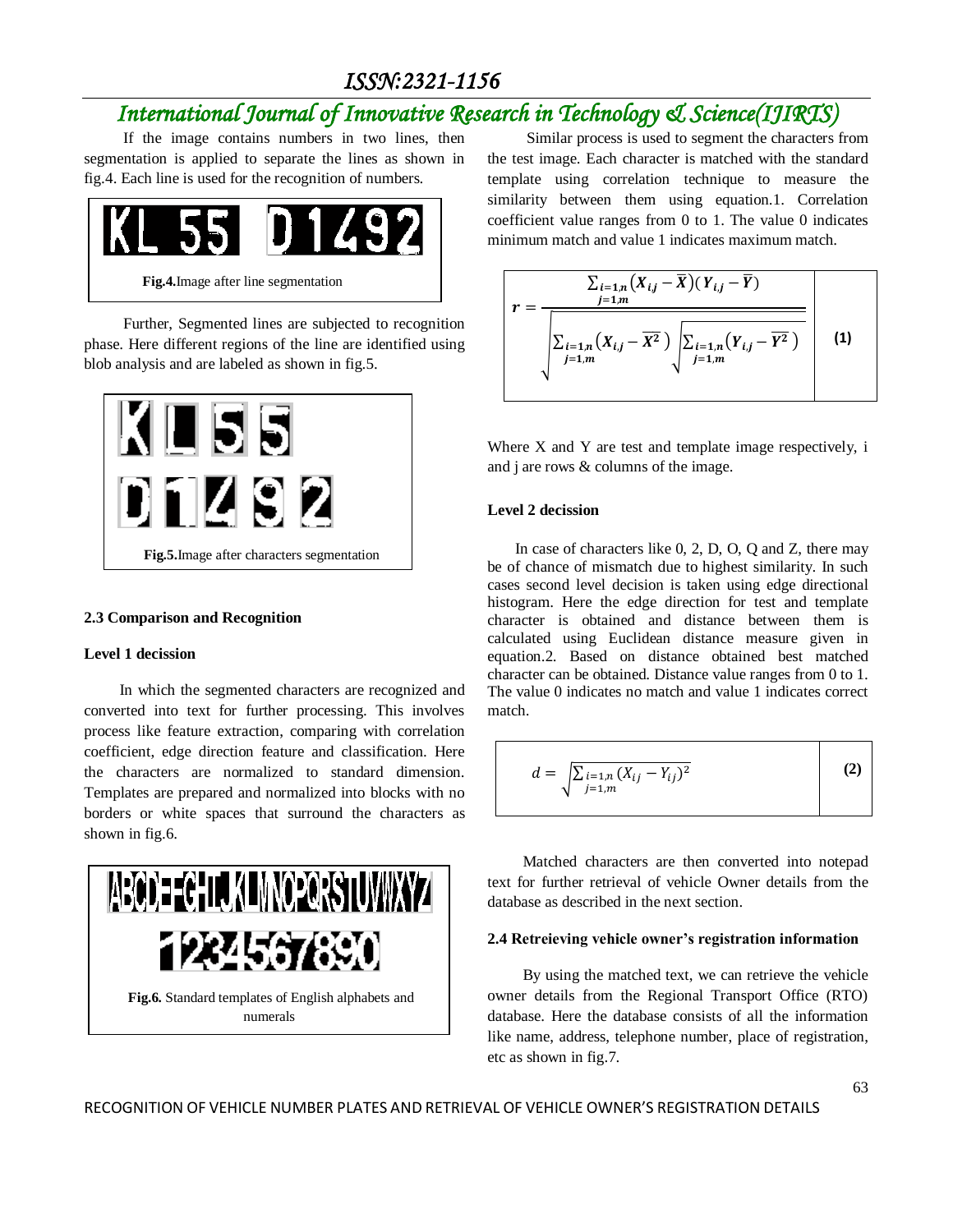# *International Journal of Innovative Research in Technology & Science*



#### **2.5 Proposed Algorithm**

*Input: Vehicle number plate Image Output: Vehicle Owner Details*

Step1: Input vehicle number plate image in RGB Step2: Convert RGB to Binary image

Step3: De noise the image and retain region of Interest

Step4: Segment lines using horizontal profiling

Step5: Segment characters  $X_{i,j}$  using vertical profiling

Step6. For each  $X_{i,j}$  find correlation *r* using eq.1 between  $X_{i,j}$  and the standard templates  $Y_{i,j}$ 

Step7. Consider  $Y_{i,i}$  whose Correlation r is maximum.

Step8. If  $Y_{i,j} = 0'$ , '2', 'D', 'O', 'Q', 'Z' Go to Step 9 Else Go to Step 11

Step9. For each  $Y_{i,i}$  find Euclidian distance *d* using eq.2

Step10: Consider  $Y_{i,i}$  whose Euclidian distance *d* is maximum.

Step11 Y=Y+  $Y_{i,j}$ 

Step12 Repeat steps 6-11 for each  $X_{i,j}$ 

Step13: Retrieve the vehicle owner details from the database matching with Y

3. Sample Experimental Results



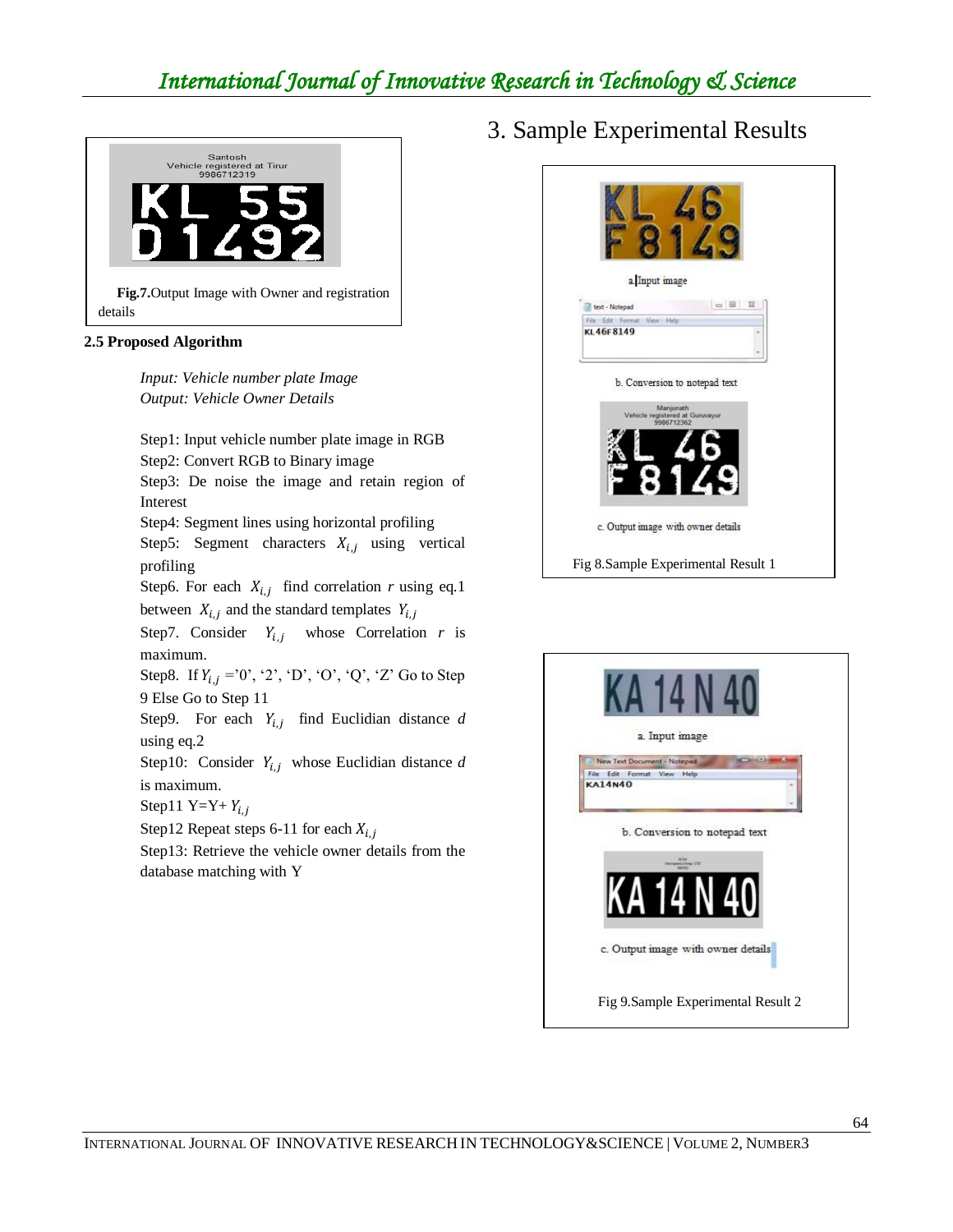## *International Journal of Innovative Research in Technology & Science(IJIRTS)*



### 4. Conclusion and future work

 This paper work addressed the problem of vehicle number plate recognition automatically. Recognition of image is done by using character matching and edge features like edge direction and edge gradient. Database consists of different images of vehicle number plates with different font and background. The performances of different methods are evaluated on the collected database in order to check the robustness and to study the behavior of recognition system.

 The proposed method works well to images with standard font and uniform intensity. It works effectively in case of images with any color background and without any invariant moments. Mismatched words are recognized using edge direction and histogram matching using Euclidean distance measure which achieve high hit rate. The study revealed that the proposed approach performs well and effective to different types of vehicle number plates.

 Our future work concentrates on complex number plate images such as, cluttered background, different fonts, and different intensity images, even images captured while on move.

## .Acknowledgments

We are thankful to our parents, friends, IJIRTS Journal and dept of MCA JNNCE for their support to develop this document.

### References

[1] Ahmad Gull Liaqat. "Mobile Real-Time License plate Recognition"Linnaeus University, School of Computer Science, Physics and Mathematics.

[2] Amr Badr, Mohamed M. Abdelwahab, Ahmed M.Thabet, and Ahmed M. Abdelsadek. "Automatic Number Plate Recognition System". Annals of the University of Craiova, Mathematics and Computer Science SeriesVolume 38(1), 2011, Pages 62{71

ISSN:1223-6934

[3] Anuja P. Nagare Thadomal Shahani Engineering College. University of Mumbai, Mumbai-400 032, India. "License plate character recognition system using neural network. International Journal of Computer Applications (0975 – 8887) Volume 25–No.10, July 2011

[4] Chirag patel, Dipti shah, Atul patel. "Automatic Number Plate Recognition System (ANPR): A Survey".International Journal of Computer Applications (0975 – 8887) Volume 69– No.9, May 2013

[5] Christos-Nikolaos E. Anagnostopoulos, Member, IEEE, Ioannis E. Anagnostopoulos, Member, IEEE,Ioannis D. Psoroulas, Vassili Loumos, Member, IEEE, and Eleftherios Kayafas,Member, IEEE. "License Plate Recognition From Still Images and Video Sequences: A Survey". IEEE Transactions on Intelligent Transportation Systems, Vol.9, No. 3,September 2008

[6] Cpt.eng.Cristian Molder, Military Technical Academy,Bucharest. "An automatic License plate recognition system".

[7] Jason Grant. "Automatic License Plate Recognition". [8] Er. Kavneet Kaur, Vijay Kumar Banga "Number plate recognition system using OCR Technique". IJRET: International Journal of Research in Engineering and Technology

[9] Muhammad Tahir Qadri Department of Electronic Engineering, Sir Syed University of Engineering & Technology,Karachi,,Pakistanmtahirq@hotmail.com,

Muhammad Asif Department of Electronic Engineering, Sir